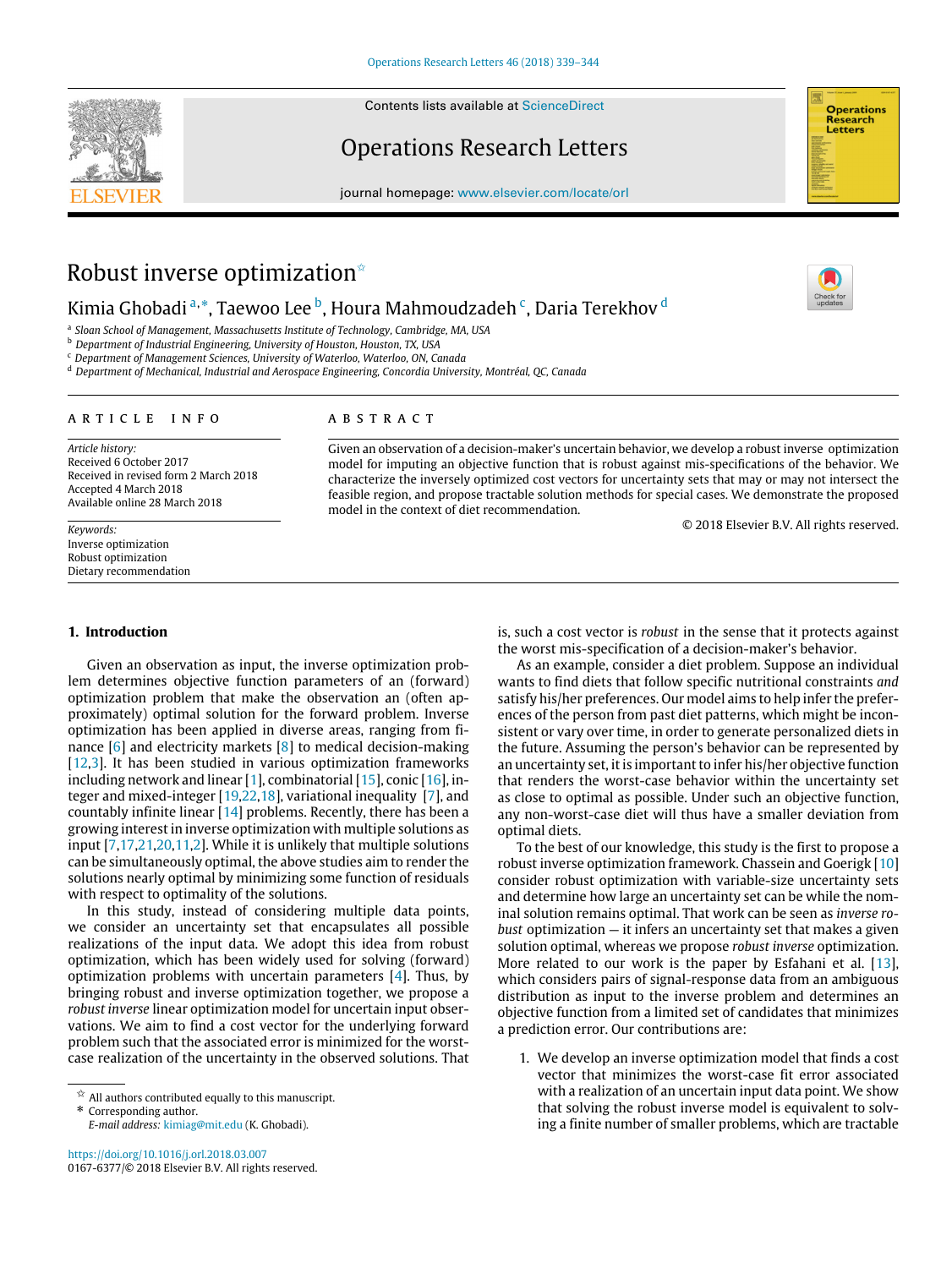in some cases, e.g., when the error function corresponds to *p*-norm distance where  $p \in \{1, 2, \infty\}$  and the uncertainty set is polyhedral or ellipsoidal. Our model generalizes a previous single-observation nominal inverse model as the uncertainty set can be reduced to a singleton.

- 2. We derive robust inverse optimization models with uncertainty sets that may or may not intersect the feasible region, characterize the corresponding optimal solutions, and propose tractable reformulations for special cases. We do not make any assumptions on the structure of the input data.
- 3. We demonstrate the proposed methodology in the context of a diet problem and show how incorporating robust optimization into the inverse framework generates a cost vector that appears less sensitive to the uncertain behavior. We compare optimal cost vectors and diet plans from our robust inverse optimization model to those from a classical (nonrobust) inverse optimization model.

## **2. Methodology**

#### *2.1. Preliminaries*

Let  $\mathbf{x} \in \mathbb{R}^n$ ,  $\mathbf{c} \in \mathbb{R}^n$ ,  $\mathbf{A} \in \mathbb{R}^{m \times n}$ , and  $\mathbf{b} \in \mathbb{R}^m$ . We define our *forward* linear optimization (FO) problem as

<span id="page-1-0"></span>**FO(c)**: minimize 
$$
c'x
$$
  
subject to  $Ax > b$ . (1)

Let  $I = \{1, \ldots, m\}$  and  $J = \{1, \ldots, n\}$  index constraints and variables in  $(1)$ , respectively, and  $a_i$  denote the *i*-th row of **A**. Assume the feasible region of **x**, denoted by  $\mathcal{X}$ , is nonempty, fulldimensional, and free of redundant constraints. Let **e***<sup>i</sup>* be the *i*-th unit vector,  $\mathcal{X}^{OPT}(\mathbf{c})$  be the set of optimal solutions to  $FO(\mathbf{c})$ , and  $\mathcal{X}^{\text{OPT}} \coloneqq \cup_{\mathbf{c} \neq \mathbf{0}} \mathcal{X}^{\text{OPT}}(\mathbf{c})$  assumed non-empty.

Given an observed solution  $\mathbf{x}^0 \in \mathcal{X}^{OPT}$ , an inverse optimization (IO) model finds a vector  $\mathbf{c} \in \mathcal{C} \neq \emptyset$  that makes  $\mathbf{x}^0$  optimal for **FO**(**c**). We consider  $C = \{c \in \mathbb{R}^n \mid ||c||_1 = 1\}$ , so as to normalize the cost vector and prevent a trivial **0** vector from being feasible. The IO formulation is written as

**IO**(
$$
x^0
$$
) : minimize 0  
subject to  $A'y = c$ ,  
 $c'x^0 = b'y$ ,  
 $||c||_1 = 1$ ,  
 $y \ge 0$ . (2)

The first and last constraints of **IO**(**x** 0 ) enforce dual feasibility and the second constraint enforces strong duality. Showing that **IO**(**x** 0 ) is not feasible for  $\mathbf{x}^0$   $\;\in\; \mathcal{X} \,\setminus\, \mathcal{X}^{\text{OPT}}$  (e.g., an interior point), Chan et al. [\[9\]](#page-5-13) propose a generalized inverse formulation, which finds a cost vector **c** that minimizes the ''fit error'' associated with **x** 0 , measured in some norm. Further generalizing their formulation, we write our *nominal* inverse optimization (NIO) model, which finds **c** that minimizes a distance function between the corresponding optimal solution  $\mathbf{x} \in \mathcal{X}^{\text{OPT}}(\mathbf{c})$  and the given solution  $\mathbf{x}^0$ , denoted by *d*(**x**, **x** 0 ), as

NIO(
$$
\mathbf{x}^0
$$
) : minimize  $d(\mathbf{x}, \mathbf{x}^0)$   
\nsubject to  $\mathbf{A}'\mathbf{y} = \mathbf{c}$ ,  
\n $\mathbf{c}'\mathbf{x} = \mathbf{b}'\mathbf{y}$ ,  
\n $\mathbf{A}\mathbf{x} \ge \mathbf{b}$ ,  
\n $\|\mathbf{c}\|_1 = 1$ ,  
\n $\mathbf{y} \ge \mathbf{0}$ .  
\n(3)

Note that, unlike Chan et al. [\[9\]](#page-5-13), we allow  $\mathbf{x}^0 \notin \mathcal{X}$ , requiring the addition of primal feasibility constraints for **x**. For the distance function *d*, we assume the following properties:

(i) 
$$
d(\mathbf{x}, \mathbf{x}^0) \ge 0
$$
,  
\n(ii) if  $\mathbf{x} = \mathbf{x}^0$  then  $d(\mathbf{x}, \mathbf{x}^0) = 0$ ,  
\n(iii)  $d(\mathbf{x}, \mathbf{x}^0) = d(\mathbf{x}^0, \mathbf{x})$ ,  
\n(iv)  $d(\mathbf{x}, \mathbf{x}^0) \le d(\mathbf{x}, \tilde{\mathbf{x}}) + d(\tilde{\mathbf{x}}, \mathbf{x}^0)$ ,  
\n(v)  $d(\mathbf{x}, \mathbf{x}^0) = d(\mathbf{x} + \gamma, \mathbf{x}^0 + \gamma)$ , and  
\n(vi)  $|\lambda|d(\mathbf{x}, \mathbf{x}^0) = d(\lambda \mathbf{x}, \lambda \mathbf{x}^0)$ .

These properties are general and apply to most distance functions (including general *p*-norm).

#### *2.2. Robust inverse formulation*

Consider a bounded, non-empty uncertainty set  $U \subset \mathbb{R}^n$ . Our goal is to find a cost vector  $\mathbf c$  that is "robust" against  $\mathcal U$ , i.e., minimizes the worst-case fit error over  $U$ . We first formulate a general robust inverse optimization problem, and then consider three different cases for the uncertainty set: (a)  $U$  in the complement of  $X$ (denoted by  $\bar{x}$ ), (b)  $\bar{u}$  in  $\bar{x}$ , and (c)  $\bar{u} \cap \bar{x} \neq \emptyset$  and  $\bar{u} \cap \bar{x} \neq \emptyset$ , for which we propose solution approaches under a certain choice of distance function. Formally, we say a cost vector **c** is *robust* if **c** ∈ arg min<sub>**c**∈C</sub> min<sub>**x**∈ $\chi$ </sub> o<sub>PT(**c**)</sub> max $\hat{\mathbf{x}}_{\in\mathcal{U}}$  d(**x**,  $\hat{\mathbf{x}}$ ). We propose the robust inverse optimization (RIO) model:

<span id="page-1-1"></span>**RIO**(*U*) : minimize 
$$
\max_{\hat{\mathbf{x}}, \mathbf{y}, \mathbf{x}} d(\mathbf{x}, \hat{\mathbf{x}})
$$
  
\nsubject to  $\mathbf{A}'\mathbf{y} = \mathbf{c}$ ,  
\n $\mathbf{c}'\mathbf{x} = \mathbf{b}'\mathbf{y}$ ,  
\n $\mathbf{A}\mathbf{x} \ge \mathbf{b}$ ,  
\n $\|\mathbf{c}\|_1 = 1$ ,  
\n $\mathbf{y} \ge \mathbf{0}$ .  
\n(4)

**Proposition 1. RIO**(*U*) has an optimal solution for any bounded non*empty* U*.*

**Proof.** We first show that a feasible solution can always be constructed. Substituting **A** ′ **y** for **c** using the first constraint, we rewrite constraints of problem  $(4)$  as

<span id="page-1-2"></span>
$$
\mathbf{y}'(\mathbf{A}\mathbf{x}) = \mathbf{b}'\mathbf{y}, \n\mathbf{A}\mathbf{x} \ge \mathbf{b}, \n\|\mathbf{A}'\mathbf{y}\|_1 = 1, \n\mathbf{y} \ge \mathbf{0}.
$$
\n(5)

We choose  $\mathbf{x} = \tilde{\mathbf{x}}$  such that  $\mathbf{a}_i^2 \tilde{\mathbf{x}} = b_i$  for some  $\tilde{i}$  and  $\mathbf{a}_i^2 \tilde{\mathbf{x}} > b_i$  for all  $i \in I$ ,  $i \neq \tilde{i}$ . Then there exists  $\mathbf{y} = \lambda \mathbf{e}_i$  for  $\lambda > 0$  such that  $||\lambda \mathbf{a}_{\tilde{i}}||_1 = 1$ , i.e.,  $\lambda = 1/||\mathbf{a}_{\tilde{i}}||_1$ , implying that the pair **x** = **x** and  $\mathbf{y} = \mathbf{e}_{\tilde{i}} / \mathbf{a}_{\tilde{i}}$  is feasible for [\(5\).](#page-1-2) Thus  $(\mathbf{c}, \mathbf{y}, \mathbf{x}) = (\lambda \mathbf{a}_{\tilde{i}}, \lambda \mathbf{e}_{\tilde{i}}, \tilde{\mathbf{x}})$  is feasible for problem [\(4\).](#page-1-1) Since  $U$  is non-empty and bounded, and since any **x** feasible to [\(4\)](#page-1-1) is in  $\mathcal{X}^{OPT}$ ,  $d(\mathbf{x}, \hat{\mathbf{x}})$  is finite for each  $\hat{\mathbf{x}} \in \mathcal{U}$  and thus the optimal cost is bounded.  $\square$ 

**Proposition 2.** A cost vector  $\mathbf{c}^*$  optimal for  $\mathbf{RIO}(\mathcal{U})$  is robust against U*.*

**Proof.** Let  $(c^*, y^*, x^*)$  be an optimal solution to  $RIO(\mathcal{U})$ . Since the constraints of  $RIO(\mathcal{U})$  enforce primal and dual feasibility as well as strong duality for the given  $(c^*, y^*, x^*)$ , it must be that  $x^* \in$  $\mathcal{X}^{OPT}(\mathbf{c}^*)$ , implying that **RIO**(*U*) is equivalent to

 $\min_{\mathbf{c}\in\mathcal{C},\mathbf{x}\in\mathcal{X}}$  *opt*<sub>(**c**)</sub>  $\max_{\hat{\mathbf{x}}\in\mathcal{U}}d(\mathbf{x},\hat{\mathbf{x}})$ .

Thus,

 $\mathbf{c}^*$  ∈ arg min<sub> $\mathbf{c} \in \mathcal{C}$  min<sub> $\mathbf{x} \in \mathcal{X}^{OPT}(\mathbf{c})$  max $\hat{\mathbf{x}} \in \mathcal{U}$  d(**x**,  $\hat{\mathbf{x}}$ ),</sub></sub>

which is the definition of a robust cost vector given earlier.  $\Box$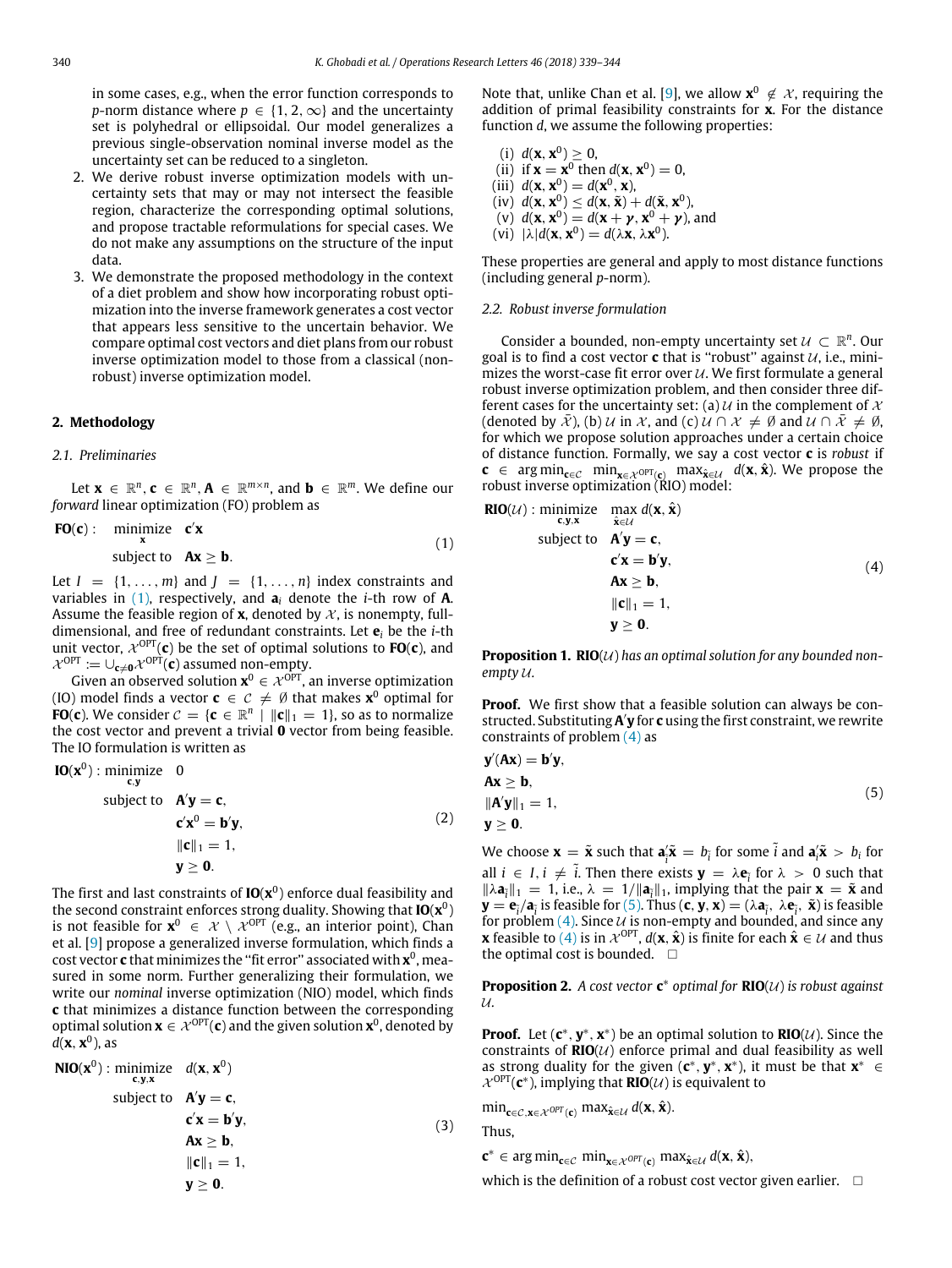Note that  $\text{RIO}(\mathcal{U})$  is non-convex due to the second constraint in  $(4)$ . **RIO** $(\mathcal{U})$  becomes a bilinear program when the distance function *d* can be linearized (e.g., *p*-norm distance where  $p = 1, \infty$ ), **c** ≥ **0** and the substitution  $\mathbf{c} = \mathbf{A}'\mathbf{y}$  is made as in [\(5\),](#page-1-2) for which general bilinear programming algorithms may be used.

Next, we present theoretical results that lead to the development of solution approaches for a general distance function satisfying the above-stated properties (i)–(vi).

<span id="page-2-1"></span>**Proposition 3.** *A solution*  $(c^*, y^*, x^*)$  *is optimal for*  $\text{RIO}(\mathcal{U})$  *if and only if* **x** ∗ *is optimal for*

<span id="page-2-0"></span>minimize max  $d(\mathbf{x}, \hat{\mathbf{x}})$ , (6)<br> $\mathbf{x} \in \mathcal{X}^{OPT}$   $\hat{\mathbf{x}} \in \mathcal{U}$ 

*and*  $(c^*, y^*)$  *is optimal to* **IO**( $x^*$ )*.* 

**Proof.** ( $\Leftarrow$ ) Since  $\mathbf{x}^* \in \mathcal{X}^{\text{OPT}}$  and ( $\mathbf{c}^*, \mathbf{y}^*$ ) is optimal for **IO**( $\mathbf{x}^*$ ),  $(\mathbf{c}^*, \mathbf{y}^*, \mathbf{x}^*)$  is feasible for **RIO**(U). Since  $\chi^{\text{OPT}} = \cup_{\mathbf{c} \neq \mathbf{0}} \chi^{\text{OPT}}(\mathbf{c}) =$  $\bigcup_{c \neq 0}$  {**x** | **Ax** ≥ **b**, **c**<sup>'</sup>**x** = **b**<sup>'</sup>**y**, **A**<sup>'</sup>**y** = **c** for some **y** ≥ **0**} =  $\cup_{\mathbf{c}\in\mathcal{C}}\{\mathbf{x} \mid \mathbf{Ax} \geq \mathbf{b}, \mathbf{c}^{\prime}\mathbf{x} = \mathbf{b}^{\prime}\mathbf{y}, \mathbf{A}^{\prime}\mathbf{y} = \mathbf{c}$  for some  $\mathbf{y} \geq \mathbf{0}\}$  (recall  $C = \{c \mid ||c||_1 = 1\}$ , i.e., the choice of  $\mathbf{x}^*$  in [\(6\)](#page-2-0) is not restricted by  $(c, y)$ ,  $(6)$  provides a lower bound on the objective value of **RIO** $(U)$ . Substituting  $(c^*, y^*, x^*)$  into  $RIO(U)$ , we achieve this lower bound, implying that  $(c^*, y^*, x^*)$  is optimal for  $RIO(\mathcal{U})$ . ( $\Rightarrow$ ) Let  $(c^*, y^*, x^*)$ be an optimal solution to  $\text{RIO}(\mathcal{U})$ . Since the constraints of  $\text{RIO}(\mathcal{U})$ enforce primal and dual feasibility as well as strong duality, **x** <sup>∗</sup> ∈  $\mathcal{X}^{\text{OPT}}(\mathbf{c}^*)$ . Suppose that there exists  $\tilde{\mathbf{x}} \in \mathcal{X}^{\text{OPT}}$  such that  $\tilde{\mathbf{x}} \neq \mathbf{x}^*$ and  $\max_{\hat{\mathbf{x}} \in \mathcal{U}} d(\tilde{\mathbf{x}}, \hat{\mathbf{x}}) < \max_{\hat{\mathbf{x}} \in \mathcal{U}} d(\mathbf{x}^*, \hat{\mathbf{x}})$ . Since  $\tilde{\mathbf{x}} \in \mathcal{X}^{OPT}$ , there must exist a  $\tilde{\mathbf{c}}$  such that  $\tilde{\mathbf{x}} \in \mathcal{X}^{OPT}(\tilde{\mathbf{c}})$ , which implies that  $\tilde{\mathbf{x}} \in$  $\mathcal{X}^{\text{OPT}}(\tilde{\mathbf{c}}/\|\tilde{\mathbf{c}}\|_1)$ . Thus,  $(\tilde{\mathbf{c}}/\|\tilde{\mathbf{c}}\|_1,\tilde{\mathbf{y}}/\|\tilde{\mathbf{c}}\|_1,\tilde{\mathbf{x}})$  where  $\mathbf{A}'\tilde{\mathbf{y}}=\tilde{\mathbf{c}}$  and  $\tilde{\mathbf{y}}\geq \mathbf{0}$ is a feasible solution to  $RIO(\mathcal{U})$ . As a result  $RIO(\mathcal{U})$  now has the objective function value max $_{\hat{\mathbf{x}} \in \mathcal{U}}$  d( $\tilde{\mathbf{x}}, \hat{\mathbf{x}}) <$  max $_{\hat{\mathbf{x}} \in \mathcal{U}}$  d( $\mathbf{x}^* , \hat{\mathbf{x}}$ ), which is a contradiction. Thus,  $\mathbf{x}^*$  ∈ arg min<sub> $\mathbf{x} \in \mathcal{X}$  opt max $\hat{\mathbf{x}} \in \mathcal{U}$  d( $\mathbf{x}, \hat{\mathbf{x}}$ ) and</sub>  $(c^*, y^*)$  is an optimal solution to **IO**( $x^*$ ), as desired. □

[Proposition 3](#page-2-1) elucidates the fact that once an  $\mathbf{x}^* \in \mathcal{X}^\text{OPT}$  is identified that minimizes the maximum distance to  $U$ , then  $(c, y, x^*)$ will be optimal to  $\mathbf{RIO}(\mathcal{U})$  for any  $(c, y)$  that satisfy dual feasibility and strong duality with respect to **x** ∗ . Importantly, [Proposition 3](#page-2-1) shows that formulation  $(4)$  can be decomposed into two problems: the upper-level optimization problem that finds **x** ∗ that minimizes the maximum distance to  $\hat{\mathbf{x}} \in \mathcal{U}$ , and the lower-level satisfaction problem where the corresponding  $c^*$  such that  $x^* \in FO(c^*)$  is determined. The next result exploits this structure and characterizes an optimal solution to  $\mathbf{RIO}(\mathcal{U})$ .

<span id="page-2-2"></span>**Corollary 1.** An optimal solution to  $RIO(\mathcal{U})$  is  $(c^*, y^*, x^*)$  =  $(\mathbf{a}_i/\|\mathbf{a}_i\|_1, \mathbf{e}_i/\|\mathbf{a}_i\|_1, \mathbf{x}^*)$  where  $\mathbf{x}^* = \arg \min_{\{\mathbf{x} | \mathbf{a}_i' \mathbf{x} = b_i, \mathbf{A} \mathbf{x} \geq \mathbf{b}\}} \max_{\hat{\mathbf{x}} \in \mathcal{U}}$  $d(\mathbf{x}, \hat{\mathbf{x}})$  *for some*  $i \in I$ .

**Proof.** From [Proposition 3,](#page-2-1)  $c^*$  is optimal for  $RIO(\mathcal{U})$  if and only if it is optimal for **IO**( $\mathbf{x}^*$ ) where  $\mathbf{x}^* \in \argmin_{\mathbf{x} \in \mathcal{X}} \argmax_{\hat{\mathbf{x}} \in \mathcal{U}} d(\mathbf{x}, \hat{\mathbf{x}})$ . Let  $\mathcal{I}(\mathbf{x}^*) = \{i \mid \mathbf{a}_i' \mathbf{x}^* = b_i\}.$  Then  $\mathbf{c}^* \in \mathcal{C}^* = \{\sum_{i \in \mathcal{I}(\mathbf{x}^*)} a_i y_i \mid y_i \geq 0, \forall i \in \mathcal{C}\}$  $\mathcal{I}(\mathbf{x}^*)$ ,  $\|\sum_{i\in\mathcal{I}(\mathbf{x}^*)}\mathbf{a}_i y_i\|_1 = 1$ . By setting  $y_i = 1/\|\mathbf{a}_i\|_1$  for some  $\tilde{i} \in \mathcal{I}(\mathbf{x}^*)$  and  $y_i = 0$  for  $i \neq \tilde{i}$ , we construct  $\mathbf{c}^* = \mathbf{a}_{\tilde{i}} / ||\mathbf{a}_{\tilde{i}}||_1 \in \mathcal{C}^*$ , with the corresponding choice of **y** being  $\mathbf{y}^*$ , i.e.,  $\mathbf{y}^* = \mathbf{e}_i / ||\mathbf{a}_i||_1$  as desired. □

The above result implies that the search for an optimal **c** is reduced to searching over a set of finite alternatives, each corresponding to one of the constraints. Moreover, **x** ∗ is a point on some hyperplane  $\mathbf{a}'_i \mathbf{x} = b_i$  that is a perturbation of the *best* worst-case point in  $U$ , i.e.,  $\mathbf{x}^* = \mathbf{x}^w - \epsilon^*$  where  $\mathbf{x}^w \in \arg \max_{\hat{\mathbf{x}} \in U} d(\mathbf{x}^*, \hat{\mathbf{x}})$  and  $\epsilon^*$  is an optimal perturbation vector. In the special case where  $\mathbf{x}^w$ is known, e.g.,  $\mathcal{U} = \{ \mathbf{x}^0 \}$ , **RIO**( $\mathcal{U}$ ) reduces to **NIO**( $\mathbf{x}^w$ ), i.e., the singlepoint problem. For such a problem with a feasible single observa-tion, Chan et al. [\[9\]](#page-5-13) show the same structure for **c**<sup>∗</sup> and **y**<sup>\*</sup>, and a closed-form expression for  $\epsilon^*$  (and hence  $\mathbf{x}^*$ ) under an arbitrary norm objective. For a general  $U$  and a general distance function, a closed-form expression for **x** ∗ is unlikely to exist. However, below we leverage the solution structure described in [Corollary 1](#page-2-2) and show that  $\text{RIO}(\mathcal{U})$  can be decomposed into *m* sub-problems.

<span id="page-2-5"></span>**Theorem 1.** *For each i*  $\in$  *I*, *let*  $(\tilde{\mathbf{x}}_i, \tilde{z}_i)$  *be an optimal solution to* 

<span id="page-2-4"></span>minimize 
$$
z_i
$$
  
\nsubject to  $z_i \ge d(\mathbf{x}, \hat{\mathbf{x}}), \quad \hat{\mathbf{x}} \in \mathcal{U},$   
\n $\mathbf{a}_i' \mathbf{x} = b_i,$   
\n $\mathbf{Ax} \ge \mathbf{b}.$  (7)

*Then an optimal solution to*  $\mathbf{RIO}(\mathcal{U})$  *<i>is*  $(\mathbf{c}^*, \mathbf{y}^*, \mathbf{x}^*) = (\mathbf{a}_{i^*}/\|\mathbf{a}_{i^*}\|_1,$  $\mathbf{e}_{i^*}/\|\mathbf{a}_{i^*}\|_1$ ,  $\tilde{\mathbf{x}}_{i^*}$ ) where  $i^* \in \arg \min_{i \in I} \tilde{z}_i$ .

**Proof.** For each  $i \in I$ ,  $\tilde{z}_i = \text{minimize}_{\{\mathbf{x} | \mathbf{a}_i \in \mathbf{x} = b_i, \mathbf{A} \mathbf{x} \geq \mathbf{b}\}}$  max $\tilde{\mathbf{x}} \in \mathcal{U}$   $d(\mathbf{x}, \hat{\mathbf{x}})$ , and  $\tilde{\mathbf{x}}_i \in \arg \min_{\{\mathbf{x} | \mathbf{a}_i' \mathbf{x} = b_i, \mathbf{A} \mathbf{x} \ge \mathbf{b}\}} \max_{\tilde{\mathbf{x}} \in \mathcal{U}} \hat{d}(\mathbf{x}, \hat{\mathbf{x}})$ . Thus,  $(\mathbf{c}^*, \mathbf{y}^*, \mathbf{x}^*) =$  $(\mathbf{a}_{i^*}/\|\mathbf{a}_{i^*}\|_1, \mathbf{e}_{i^*}/\|\mathbf{a}_{i^*}\|_1, \tilde{\mathbf{x}}_{i^*})$  where  $i^* \in \arg \min_{i \in I} \tilde{z}_i$  satisfies the structure identified in [Corollary 1.](#page-2-2) It remains to show that the optimal value of **RIO**( $U$ ) is achieved for  $i^*$  ∈ arg min<sub>i∈*I*</sub>  $\tilde{z}_i$ . To see that this property is true, note that

<span id="page-2-3"></span>
$$
\tilde{\mathbf{x}}_{i^*} \in \underset{\bigcup_{i \in I} \{x | \mathbf{a}_i^{\prime} \mathbf{x} = b_i, \mathbf{A} \mathbf{x} \geq \mathbf{b}\}}{\arg \min} \left\{ \underset{\tilde{\mathbf{x}} \in \mathcal{U}}{\max} d(\mathbf{x}, \hat{\mathbf{x}}) \right\},\tag{8}
$$

and  $\bigcup_{i\in I} {\mathbf{x}} \mid {\mathbf{a}}'_i {\mathbf{x}} = b_i, {\mathbf{A}}{\mathbf{x}} \ge {\mathbf{b}}$  in [\(8\)](#page-2-3) is equivalent to  $\mathcal{X}^{OPT}$ , im-plying that [\(8\)](#page-2-3) is identical to [\(6\).](#page-2-0) Thus,  $(a_{i^*}/\|a_{i^*}\|_1, e_{i^*}/\|a_{i^*}\|_1, \tilde{x}_{i^*})$ where  $i^*$  ∈ arg min<sub>i∈*I*</sub>  $\tilde{z}_i$ , is optimal to **RIO**( $U$ ). □

**Remark 1.** Formulation [\(7\)](#page-2-4) for each  $i \in I$  is a robust optimization problem with uncertainty in constraint parameters. Therefore, [Theorem 1](#page-2-5) suggests that  $RIO(U)$  can be solved by decomposing it into  $m$  robust optimization problems, one for each  $i \in I$ , and finding the minimum worst-case distance over all  $i \in I$ .

Note that there may exist multiple *i*<sup>\*</sup>'s that lead to the same minimum worst-case distance. In this case, one may use a secondary objective function to break the ties, e.g., choose *i*<sup>∗</sup> that corresponds to a cost vector closest to a target vector, as proposed by Ahuja and Orlin [\[1\]](#page-4-3). The complexity of  $(7)$  depends on the function  $d(\mathbf{x}, \hat{\mathbf{x}})$  and the structure of  $U$ . In general, if *d* can be rewritten as a convex function in [\(7\),](#page-2-4) then a tractable reformulation of model [\(7\)](#page-2-4) can be derived for some well-studied uncertainty sets [\[5\]](#page-4-7). For instance, for  $d(\mathbf{x}, \hat{\mathbf{x}}) = ||\mathbf{x} - \hat{\mathbf{x}}||_p$  where  $p \in \{1, \infty\}$ , which can be linearized, [\(7\)](#page-2-4) can be reformulated as a linear or conic program if  $U$  is a polyhedron or an ellipsoid, respectively. As an example, a linear reformulation of [\(7\)](#page-2-4) when  $d(\mathbf{x}, \hat{\mathbf{x}}) = ||\mathbf{x} - \hat{\mathbf{x}}||_{\infty}$  and  $\mathcal{U}$  is a polyhedron is provided in the Appendix.

In the following subsections, we consider three types of uncertainty sets in geometric relation to  $\mathcal{X}$ : (a)  $\mathcal{U} \subset \bar{\mathcal{X}}$ , (b)  $\mathcal{U} \subseteq \mathcal{X}$ , and (c)  $U \cap X \neq \emptyset$  and  $U \cap \bar{X} \neq \emptyset$ . [Fig. 1](#page-3-0) illustrates the geometrical intuition for the three cases when the 2-norm distance function is used  $(i.e., d(x, \hat{x}) = ||x - \hat{x}||_2$ . In general, solving **RIO**( $U$ ) corresponds to finding and projecting  $\mathbf{x}^w \in \mathcal{U}$  onto  $\mathcal{X}^{\text{OPT}}$ . When  $\mathcal{U} \subset \overline{\mathcal{X}}$ , doing so is equivalent to projecting  $\mathbf{x}^w$  onto a convex set  $\mathcal X$  whereas when  $U \subseteq \overline{X}$  the projection is onto the non-convex  $\overline{X}$ . When  $U \cap X \neq \emptyset$ , and  $U \cap \bar{X} \neq \emptyset$ , the problem requires partitioning U into  $U \cap X$  and  $U \cap \bar{X}$ .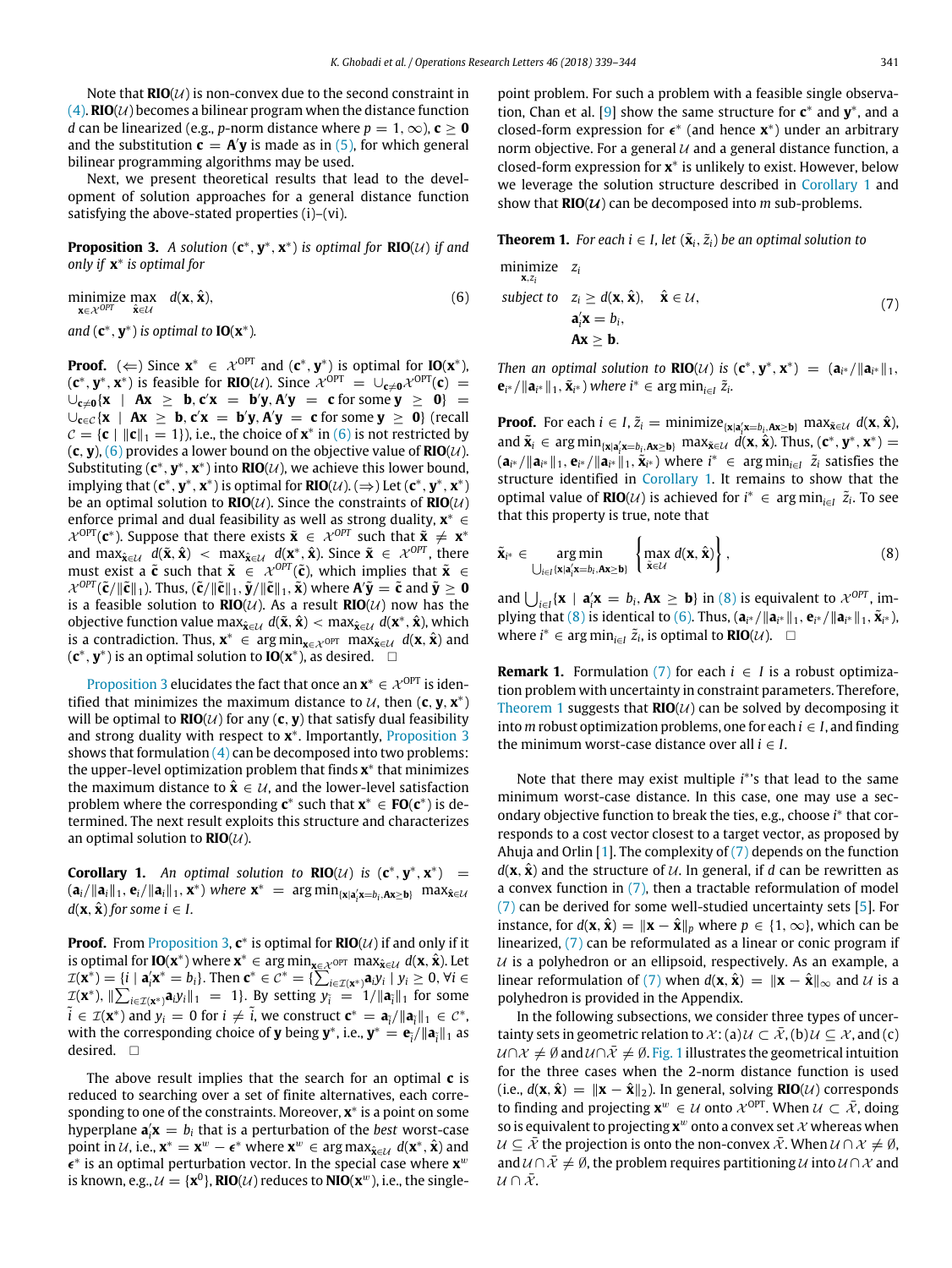<span id="page-3-0"></span>

**Fig. 1.** Illustration of the optimal cost vector  $\mathbf{c}^*$  when  $d(\mathbf{x}, \hat{\mathbf{x}}) = \|\mathbf{x} - \hat{\mathbf{x}}\|_2$ .

<span id="page-3-6"></span>2.2.1.  $U \subset \overline{X}$ 

First, consider the uncertainty set  $U$  that is outside the feasible region of the forward problem. In this case, solving  $RIO(U)$  is easier than in the case of a general  $U$ .

<span id="page-3-3"></span>**Proposition 4.** Let  $U \subset \overline{X}$ . If  $\mathbf{x}^*$  is optimal for

<span id="page-3-1"></span>minimize max  $d(\mathbf{x}, \hat{\mathbf{x}})$ , (9) **x**∈X **x**ˆ∈U

 $a$  *then there exist*  $\mathbf{c}^* \in \mathbb{R}^n$  and  $\mathbf{y}^* \in \mathbb{R}^m$  such that  $(\mathbf{c}^*, \mathbf{y}^*, \mathbf{x}^*)$  is optimal *for*  $RIO(\mathcal{U})$ *.* 

**Proof.** Let **x**<sup>\*</sup> be an optimal solution for [\(9\).](#page-3-1) All we need to show is that **x** <sup>∗</sup> optimal for [\(9\)](#page-3-1) is feasible for [\(6\)](#page-2-0) because the feasible region of  $(6)$  is a subset of that of  $(9)$ . We use contradiction. Suppose that **x**<sup>\*</sup> ∈  $\mathcal{X} \setminus \mathcal{X}^{OPT}$ , i.e., max $\hat{\mathbf{x}} \in \mathcal{U}$   $d(\mathbf{x}^*, \hat{\mathbf{x}})$  < max $\hat{\mathbf{x}} \in \mathcal{U}$   $d(\mathbf{x}, \hat{\mathbf{x}})$  for all  $\mathbf{x} \in \mathcal{X}^{OPT}$ . For every  $\hat{\mathbf{x}} \in \mathcal{U}$ , since it is outside the feasible region  $\mathcal{X}$  and  $\mathcal{X}$  is convex, there must exist a point in  $\mathcal{X}^{OPT}$ , say  $\tilde{\mathbf{x}} \in \mathcal{X}^{OPT}$ , such that  $\tilde{\mathbf{x}} = \lambda \mathbf{x}^* + (1 - \lambda)\hat{\mathbf{x}}, \lambda \in (0, 1)$ . Then we have

<span id="page-3-2"></span>
$$
d(\mathbf{x}^*, \hat{\mathbf{x}}) - d(\tilde{\mathbf{x}}, \hat{\mathbf{x}}) = d(\mathbf{x}^*, \hat{\mathbf{x}}) - d(\lambda \mathbf{x}^* + (1 - \lambda)\hat{\mathbf{x}}, \hat{\mathbf{x}})
$$
  
\n
$$
= d(\mathbf{x}^*, \hat{\mathbf{x}}) - d(\lambda \mathbf{x}^*, \hat{\mathbf{x}} - (1 - \lambda)\hat{\mathbf{x}})
$$
  
\n
$$
= d(\mathbf{x}^*, \hat{\mathbf{x}}) - d(\lambda \mathbf{x}^*, \lambda \hat{\mathbf{x}})
$$
  
\n
$$
= d(\mathbf{x}^*, \hat{\mathbf{x}}) - |\lambda| d(\mathbf{x}^*, \hat{\mathbf{x}}) > 0,
$$
\n(10)

where the second and fourth equalities are due to distance function properties (v) and (vi), respectively. From [\(10\),](#page-3-2) max $_{\hat{x} \in \mathcal{U}} d(\tilde{x}, \hat{x})$  <  $\max_{\hat{\mathbf{x}} \in \mathcal{U}} d(\mathbf{x}^*, \hat{\mathbf{x}})$ , which is a contradiction. Therefore,  $\mathbf{x}^* \in \mathcal{X}^{OPT}$ and thus is feasible for  $(6)$ . As a result,  $\mathbf{x}^*$  is an optimal solution to [\(6\).](#page-2-0) Since  $\mathbf{x}^* \in \mathcal{X}^{OPT}$ , there exists a solution ( $\mathbf{c}^*, \mathbf{y}^*$ ) feasible for **IO(** $\mathbf{x}^*$ **). The rest of the proof follows the proof of [Proposition 3.](#page-2-1) □** 

Thus, when  $\mathcal{U} \subset \bar{\mathcal{X}}$ , [Proposition 4](#page-3-3) suggests that  $\mathbf{x}^*$  can be found by solving a single optimization problem, instead of *m* problems as described in [Theorem 1](#page-2-5) for the general case. That is, formulation [\(7\)](#page-2-4) over all *i* is replaced by

<span id="page-3-4"></span>minimize z  
subject to 
$$
z \ge d(\mathbf{x}, \hat{\mathbf{x}}), \quad \forall \hat{\mathbf{x}} \in \mathcal{U},
$$
  
 $\mathbf{A}\mathbf{x} > \mathbf{b}.$  (11)

**Corollary 2.** *Given* **x** ∗ *from formulation* [\(11\)](#page-3-4)*, an optimal solution to* **RIO**(U) is  $(\mathbf{c}^*, \mathbf{y}^*, \mathbf{x}^*) = (\mathbf{a}_i / \|\mathbf{a}_i\|_1, \mathbf{e}_i / \|\mathbf{a}_i\|_1, \mathbf{x}^*)$  where i satisfies  $\mathbf{a}'_i \mathbf{x}^* = b_i.$ 

<span id="page-3-7"></span>2.2.2.  $U \subseteq \mathcal{X}$ 

If  $U$  is contained in the feasible region of the forward problem, formulation  $(6)$  is equivalent to finding the distance of the worstcase point to the complement of a convex set. In general, the problem can be solved by decomposition into *m* sub-problems, as shown in [Theorem 1.](#page-2-5) One important special case that can be solved efficiently is when the distance function corresponds to the duality gap.

**Proposition 5.** Let  $d(\mathbf{x}, \hat{\mathbf{x}}; \mathbf{c}) = |\mathbf{c}'(\hat{\mathbf{x}} - \mathbf{x})|$  for a given **c**. Then **RIO**(U) *can be written as* minimize  $\epsilon$ 

 $c, y, \in$ 

<span id="page-3-5"></span>subject to 
$$
\mathbf{A}'\mathbf{y} = \mathbf{c}
$$
,  
\n $\mathbf{c}'\hat{\mathbf{x}} - \mathbf{b}'\mathbf{y} \le \epsilon, \ \forall \hat{\mathbf{x}} \in \mathcal{U}$ ,  
\n $\|\mathbf{c}\|_1 = 1$ ,  
\n $\mathbf{y} \ge \mathbf{0}$ . (12)

**Proof.** In **RIO**( $U$ ), replace  $d(\mathbf{x}, \hat{\mathbf{x}})$  with  $|\mathbf{c}'(\hat{\mathbf{x}} - \mathbf{x})|$  and remove the primal feasibility constraint since  $\hat{\mathbf{x}} \in \mathcal{X}$ . Additionally, since any optimal **x** for **RIO**( $\mathcal{U}$ ) is in  $\mathcal{X}^{\text{OPT}}$  and  $\hat{\mathbf{x}} \in \mathcal{X}$ , due to weak duality we have  $\mathbf{c}'(\hat{\mathbf{x}} - \mathbf{x}) \geq 0$ , implying that the absolute value operator can be removed. Further, we substitute max $\hat{x}_{\in \mathcal{U}}$  *d*(**x**,  $\hat{\mathbf{x}}$ )  $\mathbf{b} \times \mathbf{c}$  where  $\epsilon \geq \mathbf{c}'(\hat{\mathbf{x}} - \mathbf{x})$  for all  $\hat{\mathbf{x}} \in \mathcal{U}$ . Substituting  $\mathbf{c}'\mathbf{x}$  by  $\mathbf{b}'\mathbf{y}$ using the second constraint of  $RIO(\mathcal{U})$  (strong duality), we obtain formulation  $(12)$ .  $\square$ 

In formulation  $(12)$ , the second constraint relaxes strong duality and ensures that the duality gap is minimized for the worst-case realization of  $\hat{\mathbf{x}} \in \mathcal{U}$ . In practice, we often *a priori* know that all cost coefficients should be non-negative, in which case we impose an additional constraint  $\mathbf{c} \geq \mathbf{0}$  to [\(12\),](#page-3-5) which allows the constraint  $\|\mathbf{c}\|_1 = 1$  to be replaced by  $\sum_{j \in J} c_j = 1$ , and thus the modified formulation becomes a linear or conic program when  $U$ is a polyhedron or an ellipsoid, respectively [\[5\]](#page-4-7).

*2.2.3.*  $U \cap \mathcal{X} \neq \emptyset$  and  $U \cap \overline{\mathcal{X}} \neq \emptyset$ 

Finally we consider  $U$  that partially overlaps  $X$ . We propose to divide the robust inverse problem into two problems,  $RIO(\mathcal{U} \cap \mathcal{U})$  $\mathcal{X}$ ) and **RIO**( $\mathcal{U}$  ∩  $\bar{\mathcal{X}}$ ), which we solve separately as described in Sections [2.2.1](#page-3-6) and [2.2.2,](#page-3-7) and find **c** ∗ that corresponds to the worstcase distance between the two.

**Proposition 6. RIO**( $U$ ) is equivalent to max { $RIO(U \cap X)$ , **RIO** $(\mathcal{U} \cap \bar{\mathcal{X}})$ .

**Proof.** Assume  $U \cap X \neq \emptyset$  and  $U \cap \overline{X} \neq \emptyset$ . Recall the objective function of **RIO**(U) is  $\min_{\mathbf{c},\mathbf{y},\mathbf{x}} \{ \max_{\hat{\mathbf{x}}\in\mathcal{U}} d(\mathbf{x}, \hat{\mathbf{x}}) \}$ . Then we have

$$
\min_{\mathbf{c},\mathbf{y},\mathbf{x}} \left\{ \max_{\hat{\mathbf{x}} \in \mathcal{U}} d(\mathbf{x}, \hat{\mathbf{x}}) \right\}
$$
\n
$$
= \min_{\mathbf{c},\mathbf{y},\mathbf{x}} \left\{ \max_{\hat{\mathbf{x}} \in \mathcal{U} \cap \mathcal{X}} d(\mathbf{x}, \hat{\mathbf{x}}), \max_{\hat{\mathbf{x}} \in \mathcal{U} \cap \bar{\mathcal{X}}} d(\mathbf{x}, \hat{\mathbf{x}}) \right\} \right\}
$$
\n
$$
= \max \left\{ \min_{\mathbf{c},\mathbf{y},\mathbf{x}} \left\{ \max_{\hat{\mathbf{x}} \in \mathcal{U} \cap \mathcal{X}} d(\mathbf{x}, \hat{\mathbf{x}}) \right\}, \min_{\mathbf{c},\mathbf{y},\mathbf{x}} \left\{ \max_{\hat{\mathbf{x}} \in \mathcal{U} \cap \bar{\mathcal{X}}} d(\mathbf{x}, \hat{\mathbf{x}}) \right\} \right\}
$$
\n
$$
= \max \{ \text{RIO}(U \cap \mathcal{X}), \text{RIO}(U \cap \bar{\mathcal{X}}) \}.
$$

#### **3. Numerical example**

In this section, we apply the proposed robust inverse optimization methodology to a small-scale example of the diet problem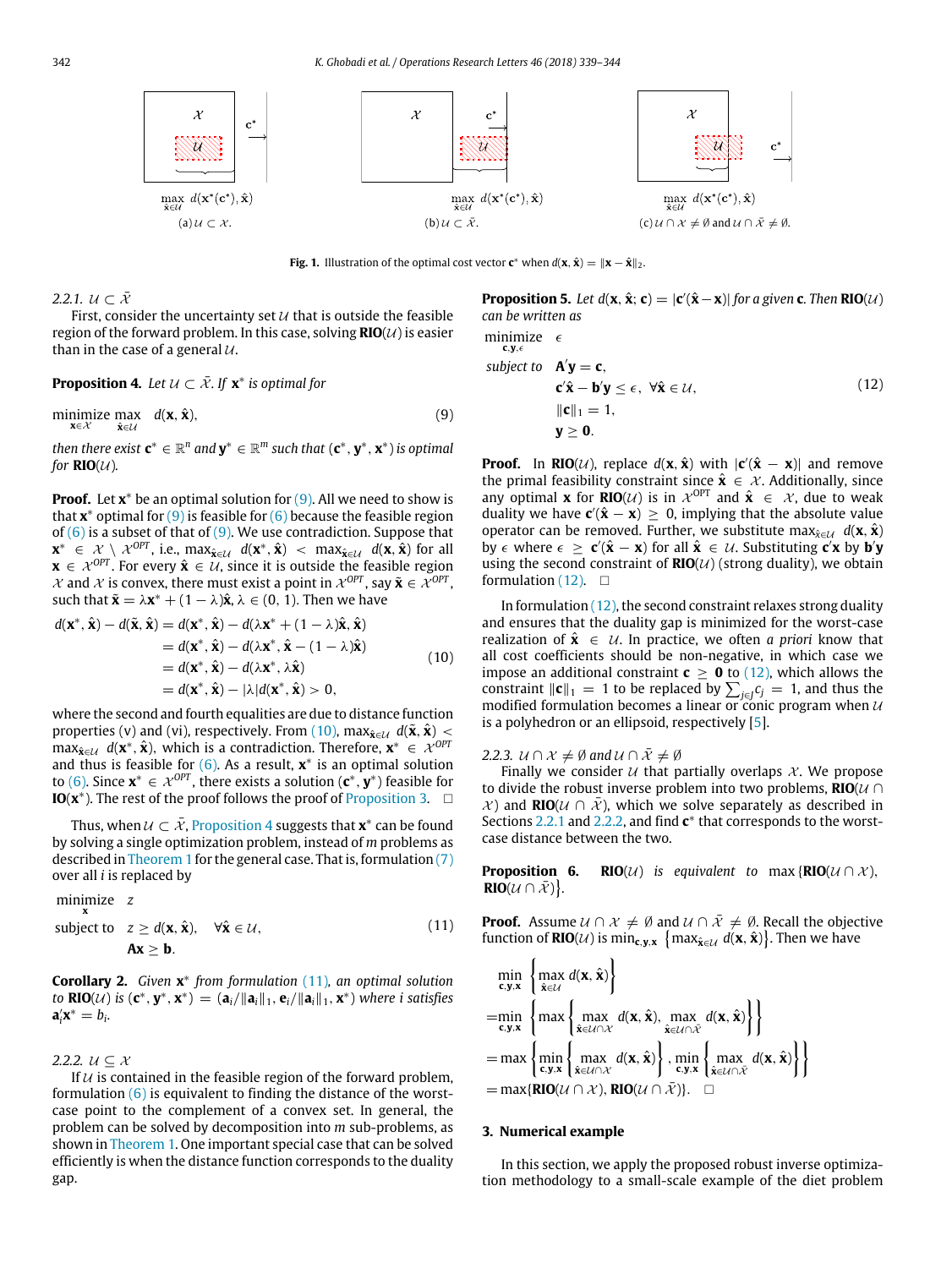<span id="page-4-8"></span>

Fig. 2. Food intake observation and nominal and robust costs. (For interpretation of the references to color in this figure legend, the reader is referred to the web version of this article.)

briefly described in Section [1.](#page-0-6) The forward optimization problem is to determine optimal intake of each food type to minimize the overall cost while satisfying pre-specified nutritional constraints. What we refer to as cost is not necessarily monetary but represents the user's general perception of a specific food type: higher cost implies lower preference. Inverse optimization determines the cost function of the forward diet problem such that the preferences encoded in the observed diets are preserved.

The nominal inverse problem takes a single observation of the user's food intake, **x**<sup>0</sup>, as input (e.g., a one-day observation of the user behavior); that is, there is no uncertainty. We assume that the observed diet may or may not be feasible for the forward problem and may be represented as an uncertainty set. Data used for the forward and inverse problems is shown in Table B.1 in the Appendix. For the robust inverse problem, we assume a polyhedral uncertainty set surrounding the nominal, one-day observation, as outlined in Table B.2 in the Appendix. We test all three cases: the uncertainty set being inside, outside, and partially inside the feasible region. For the inside case, both the absolute duality gap and the  $\ell_{\infty}$  norm are used for the distance function, while for the other cases only the  $\ell_{\infty}$  norm is used. In our experiments, the inside duality gap case is solved by solving  $(12)$  with an additional [c](#page-2-5)onstraint  $c \ge 0$ , and other instances are solved using [Theo](#page-2-5)[rem 1](#page-2-5) (i.e., formulation  $(7)$ ). The linear programming reformulation of [\(7\)](#page-2-4) for the  $\ell_{\infty}$  norm case is shown in (A.1) in the Appendix; the reformulations of  $(12)$  for the inside duality gap case can be derived similarly. While we only discuss the results for the inside duality gap instance in this section, implications are similar for the remaining instances. Results for all of the instances are provided in the Appendix.

#### *3.1. Nominal and robust cost vectors*

We solve  $\text{NIO}(\textbf{x}^0)$  and  $\text{RIO}(\mathcal{U})$  with  $\textbf{x}^0$  and  $\mathcal{U}$  as input, respectively. If there are multiple optimal solutions, we pick the cost vector that minimizes the maximum cost of any food item. The cost values were normalized so they add up to 100. Fig.  $2(a)$  shows an observed one-time food intake (i.e., **x** 0 ) in blue (light color) bars and the uncertainty set around the initial observation (i.e.,  $U$ ) in red (dark color). As **x** <sup>0</sup> does not contain any meat and yogurt (food type 1 and 5, respectively), the nominal inverse model returns **c**<sup>∗</sup> ∈ {**c** |  $c_1 + c_5 = 100$ ,  $c_j = 0$  for  $j ≠ 1, 5, j ∈ \mathcal{J}$ } (see [Fig. 2\(b\)](#page-4-9) for example), i.e., costs are non-zero only for these two food types so that avoiding them is optimal for this specific person. On the other hand, the red bars in Fig.  $2(b)$  show that the costs obtained by the robust model are non-zero for *all* food types, with decreased values for types 1 and 5, which reflects the increase in food types 1 and 5 in the uncertainty set.

#### <span id="page-4-10"></span><span id="page-4-9"></span>*3.2. Nominal and robust diet recommendation*

To compare diet plans generated by the nominal and robust cost vectors, we solve the forward problem with the respective costs. If there exist multiple optimal solutions, we use a secondary objective for the forward problem by which to select the solution that is closest to the original observation(s): when we use the nominal cost vector, we find the solution closest to  $\hat{\mathbf{x}}$  in  $\ell_{\infty}$  norm; for the robust cost vector, we find the solution closest to the centroid of the uncertainty set in  $\ell_{\infty}$  norm. As shown in [Fig. 2\(c\),](#page-4-10) food types 1 and 5 are not included in the nominal diet plan but are present in the robust one, reflecting the observed increase in their intake in the uncertainty set.

#### *3.3. The effect of uncertainty on cost values*

Next, we compare the robustness of the nominal and robust cost vectors by comparing variation of the achieved objective function values. Let  $c^N$  and  $c^R$  be the robust and nominal cost vectors, respectively. For randomly generated 100 diets  $\tilde{\mathbf{X}} = [\mathbf{x}^1, \dots, \mathbf{x}^{100}]$ each in  $U$ , the variance of the resulting objective function values associated with  $\mathbf{c}^N$  (i.e.,  $\text{var}(\mathbf{c}^{N'}\tilde{\mathbf{X}})$ ) was 175.02, whereas  $\text{var}(\mathbf{c}^{R'}\tilde{\mathbf{X}})$ was 27.47. That is, the robust cost vector gives a more consistent cost evaluation of the person's changing behavior and thus renders the varying diets closer to optimality. Results for other instances can be found in Table B.4 in the Appendix.

#### **Appendix A. Supplementary data**

Supplementary material related to this article can be found online at [https://doi.org/10.1016/j.orl.2018.03.007.](https://doi.org/10.1016/j.orl.2018.03.007)

#### **References**

- <span id="page-4-3"></span>[1] [R.K. Ahuja, J.B. Orlin, Inverse optimization, Oper. Res. 49 \(5\) \(2001\) 771–783.](http://refhub.elsevier.com/S0167-6377(17)30565-5/sb1)
- <span id="page-4-5"></span>[2] [A. Aswani, Z.-J.M. Shen, A. Siddiq, Inverse optimization with noisy data, Oper.](http://refhub.elsevier.com/S0167-6377(17)30565-5/sb2) [Res. \(2018\) forthcoming.](http://refhub.elsevier.com/S0167-6377(17)30565-5/sb2)
- <span id="page-4-2"></span>[3] [T. Ayer, Inverse optimization for assessing emerging technologies in breast](http://refhub.elsevier.com/S0167-6377(17)30565-5/sb3) [cancer screening, Ann. Oper. Res. 230 \(2015\) 57–85.](http://refhub.elsevier.com/S0167-6377(17)30565-5/sb3)
- <span id="page-4-6"></span>[4] [A. Ben-Tal, L. Ghaoui, A. Nemirovski, Robust optimization, Princeton University](http://refhub.elsevier.com/S0167-6377(17)30565-5/sb4) [Press, 2009.](http://refhub.elsevier.com/S0167-6377(17)30565-5/sb4)
- <span id="page-4-7"></span>[5] [D. Bertsimas, D.B. Brown, C. Caramanis, Theory and applications of robust](http://refhub.elsevier.com/S0167-6377(17)30565-5/sb5) [optimization, SIAM Rev. 53 \(3\) \(2011\) 464–501.](http://refhub.elsevier.com/S0167-6377(17)30565-5/sb5)
- <span id="page-4-0"></span>[6] [D. Bertsimas, V. Gupta, I.Ch. Paschalidis, Inverse optimization: A new perspec](http://refhub.elsevier.com/S0167-6377(17)30565-5/sb6)[tive on the Black-Litterman model, Oper. Res. 60 \(6\) \(2012\) 1389–1403.](http://refhub.elsevier.com/S0167-6377(17)30565-5/sb6)
- <span id="page-4-4"></span>[7] [D. Bertsimas, V. Gupta, I.Ch. Paschalidis, Data-driven estimation in equilibrium](http://refhub.elsevier.com/S0167-6377(17)30565-5/sb7) [using inverse optimization, Math. Program. 153 \(2\) \(2015\) 595–633.](http://refhub.elsevier.com/S0167-6377(17)30565-5/sb7)
- <span id="page-4-1"></span>[8] [J. Birge, A. Hortaçsu, M. Pavlin, Inverse optimization for the recovery of mar](http://refhub.elsevier.com/S0167-6377(17)30565-5/sb8)[ket structure from market outcomes: An application to the MISO electricity](http://refhub.elsevier.com/S0167-6377(17)30565-5/sb8) [market, Oper. Res. 65 \(4\) \(2017\) 837–855.](http://refhub.elsevier.com/S0167-6377(17)30565-5/sb8)